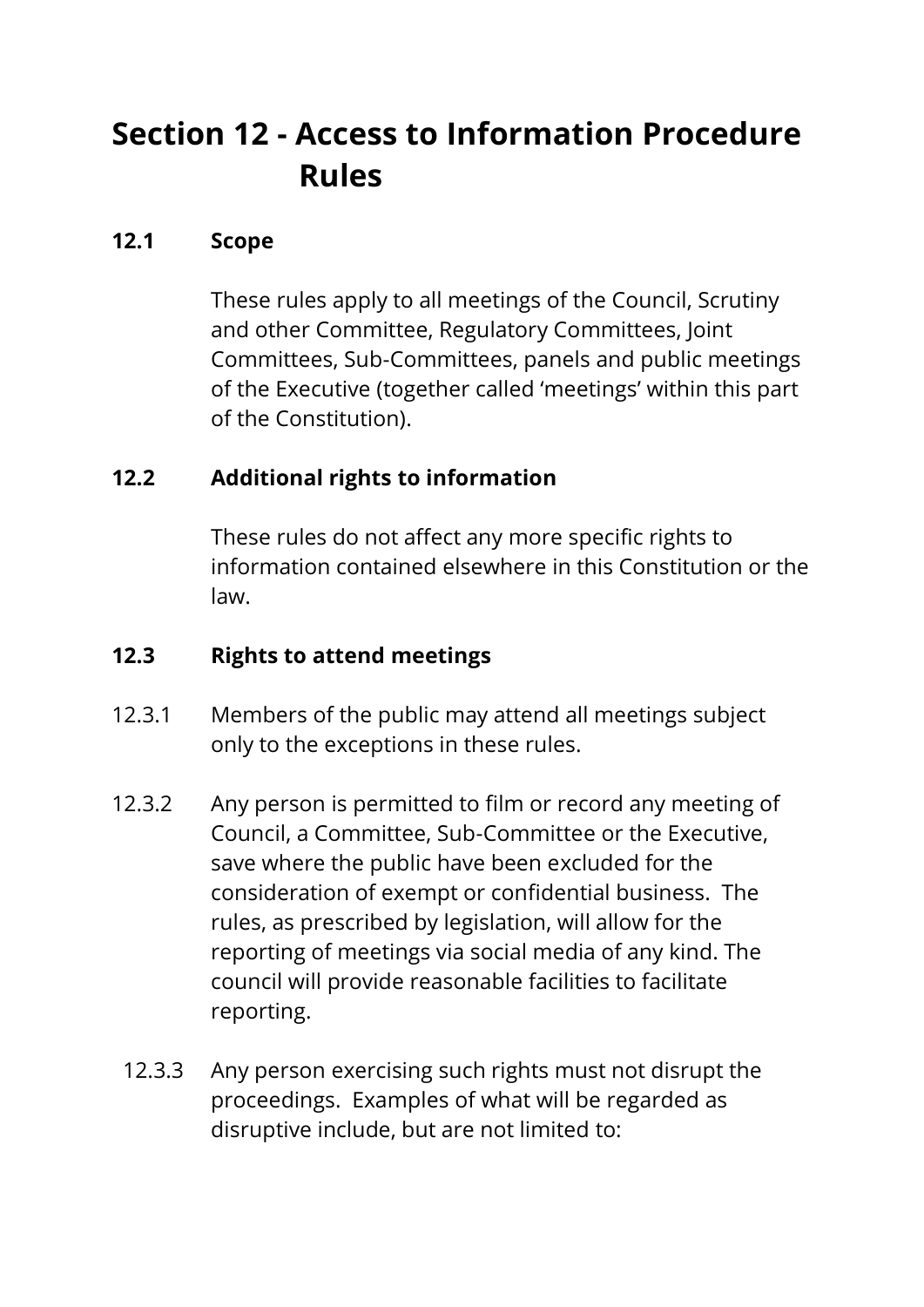- (a) moving outside the area designated for the public;
- (b) making excessive noise;
- (c) intrusive lighting/flash; or
- (d) asking a Member to repeat a statement.

In addition, members of the public or the public gallery should not be filmed as this could infringe an individual's right to privacy, if their prior permission has not been obtained. Any person considered to be disruptive in filming or recording the public will be requested to cease doing so by the Chairman of the Committee and may be asked to leave the meeting.

#### **12.4 Notices of meeting**

12.4.1 The council will give at least five Clear Days' notice of any meeting except where an urgent meeting is convened by posting details of the meeting at Wallfields, Pegs Lane, Hertford, Hertfordshire SG13 8EQ, the designated office and on the council's website.

#### **12.5 Access to agenda and reports before the meeting**

12.5.1 The council will make available for public inspection the agenda and reports on its website and at the council offices at least five Clear Days before the meeting. If an item is added to the agenda after publication, the supplementary agenda will be open to inspection from the time the item was added to the agenda and the t Monitoring Officer shall make each such report available to the public as soon as the report is completed and sent to Members.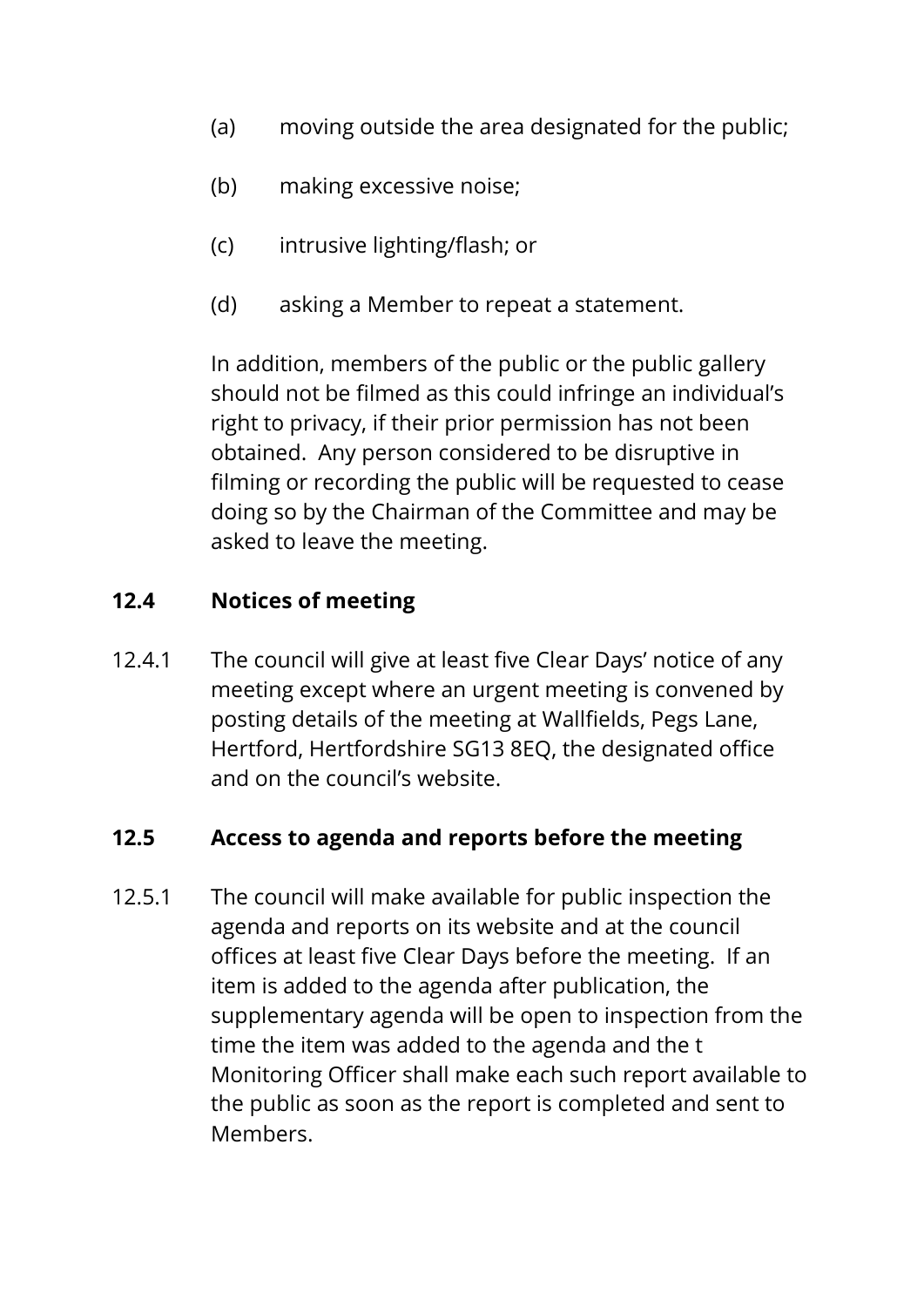## **12.6 Supply of copies**

- 12.6.1 Agendas, reports and Background papers are available to view on the council's website. The council will, on request, and may for such reasonable charge as is from time to time agreed, supply hard copies of:
	- (a) any agenda and reports which are open to public inspection;
	- (b) any Background papers listed within the reports; and
	- (c) copies of any other documents supplied to Members in connection with an item to any person, on payment of a charge for postage and any other costs, if the Monitoring Officer thinks fit.

## **12.7 Access to documents after the meeting**

- 12.7.1 In addition to publishing information on the council's website as soon as reasonably practicable the council will make available upon request, hard copies, for a reasonable charge, of the following for six years after a meeting:
	- (a) the minutes of the meeting, reports and records of decisions taken, together with reasons, for all meetings which were opened to the public. However where the meetings discuss exempt or Confidential Information, the minutes open to the public will only include a record of the proceedings and the decision.
	- (b) records of Executive decisions taken by individual Executive Members or Officers including the reasons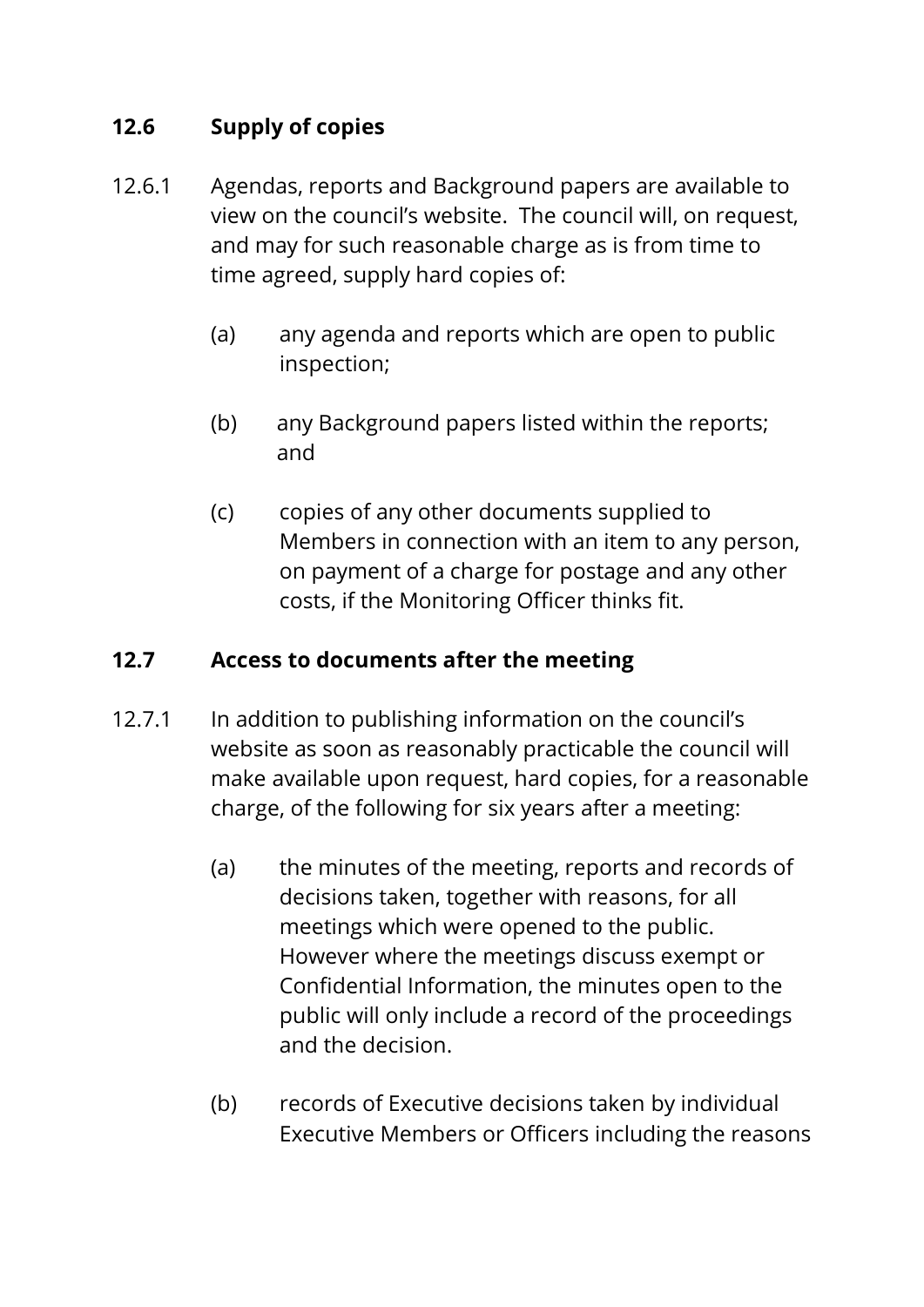for the decision and any alternative options considered and rejected.

(c) the agenda for the meeting.

#### **12.8 Background papers**

12.8.1 List of Background papers

The author of the report will set out in every report a list of those documents (called Background papers) relating to the subject matter of the report which in the report author's opinion:

- (a) disclose any facts or matters on which the report or an important part of the report is based; and
- (b) which have been relied on to a material extent in preparing the report;

but do not include published works or those which disclose exempt or Confidential Information (as defined in Paragraph 10 of this part of the Constitution).

- 12.8.2 The council will make available for public inspection for six years after the date of the meeting, one copy of each of the documents on the list of Background papers.
- 12.8.3 Arrangements for inspection should be made through Democratic Services at the designated office and on the council's website. In the case of reports to the Executive, the Background papers will be published on the council's website, subject to paragraph 12.10 in this part of the Constitution. The council may make a reasonable charge for access to Background papers to be inspected at the council's offices.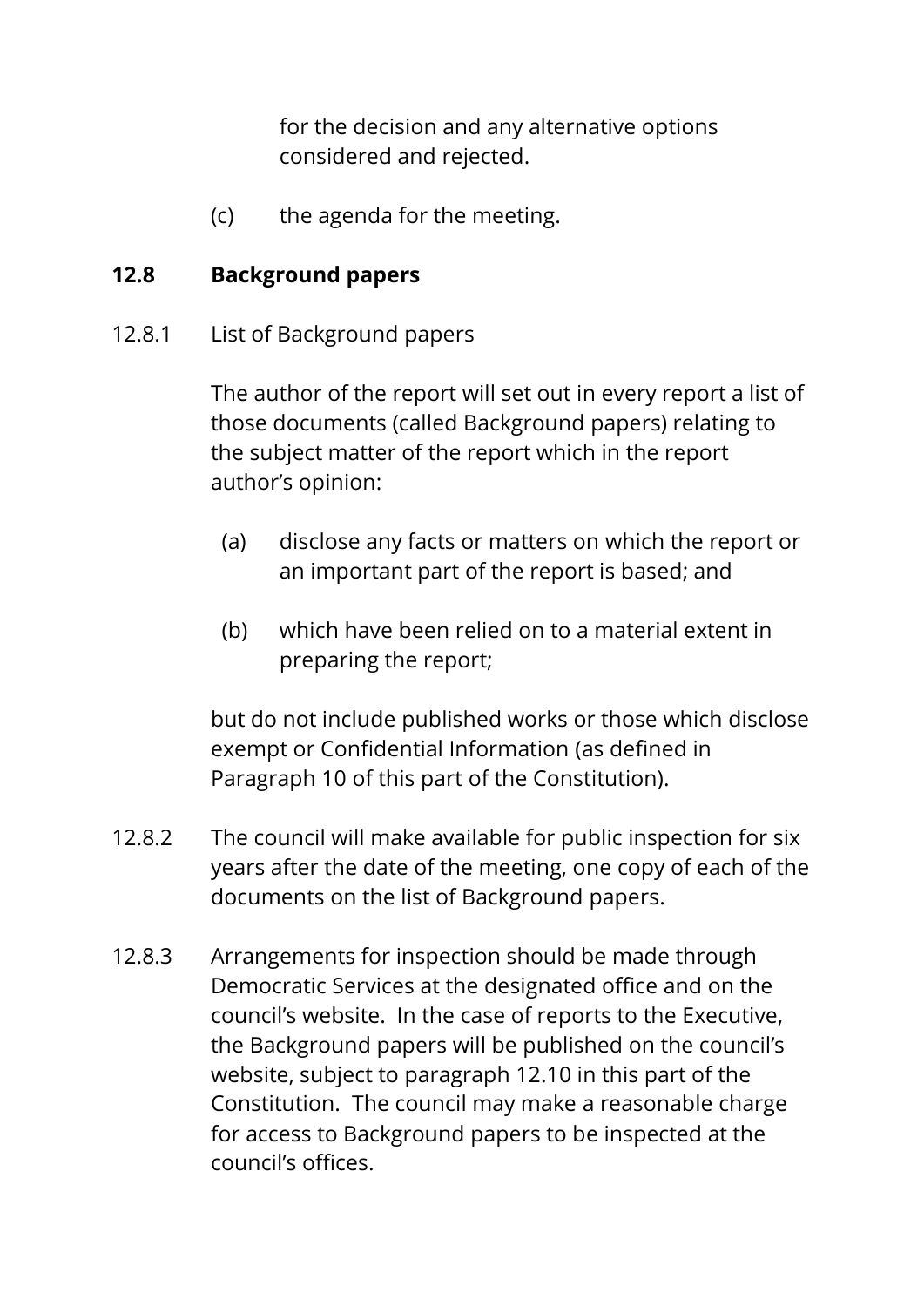# **12.9 Exclusion of access by the public to meetings**

12.9.1 Confidential Information – requirement to exclude public

The public must be excluded from meetings whenever it is likely in view of the nature of the business to be transacted or the nature of the proceedings that Confidential Information would be disclosed.

12.9.2 Meaning of Confidential Information

Confidential Information means information given to the council by a Government Department on terms which forbid its public disclosure or information which cannot be publicly disclosed by Court Order.

12.9.3 Exempt information – discretion to exclude public

The public may be excluded from meetings whenever it is likely in view of the nature of the business to be transacted or the nature of the proceedings that exempt information would be disclosed which falls into one of the seven definitions of information that is exempt from disclosure to the public and press which is at paragraph 12.9.4 below.

12.9.4 Meaning of exempt information

Exempt information means any information falling within the following seven categories (subject to any condition) as defined in Part 1 of Schedule 12A of the Local Government Act 1972 (as amended):

| <u>Category</u>                | Condition |
|--------------------------------|-----------|
| 1. Information relating to any |           |
| individual.                    |           |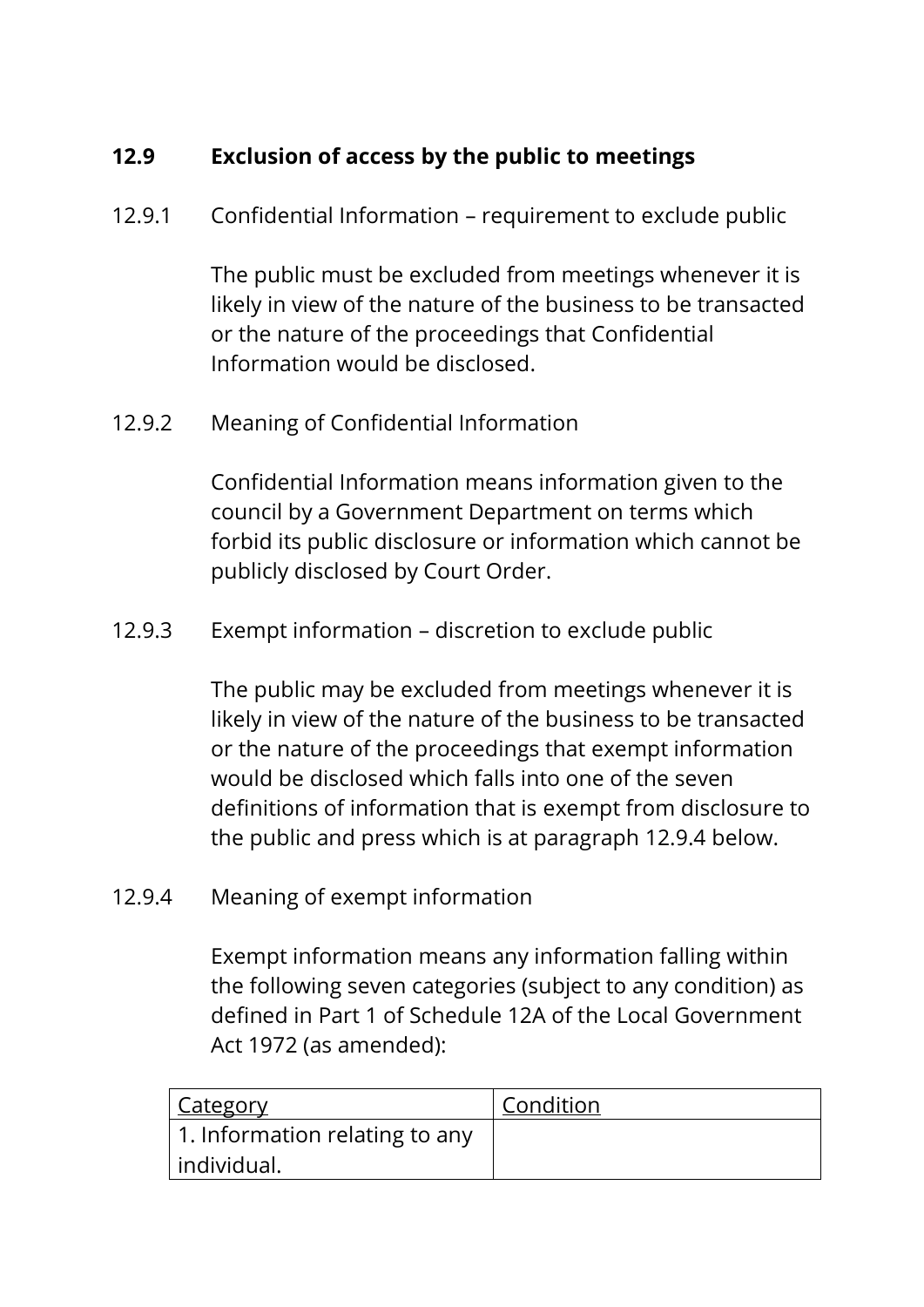| 2. Information which is likely<br>to reveal the identity of an<br>individual.                                                                         |                                                                                                         |
|-------------------------------------------------------------------------------------------------------------------------------------------------------|---------------------------------------------------------------------------------------------------------|
| 3. Information relating to the<br>financial or business affairs of<br>any particular person<br>(including the authority<br>holding that information). | Information is not exempt<br>information if it is required to<br>be registered under:                   |
|                                                                                                                                                       | (a) The Companies Act 2006;                                                                             |
|                                                                                                                                                       | (b) The Friendly Societies Act<br>1974;                                                                 |
|                                                                                                                                                       | (c) The Friendly Societies Act<br>1992;                                                                 |
|                                                                                                                                                       | (d) The Industrial and<br><b>Provident Societies Acts 1965</b><br>to 1978;                              |
|                                                                                                                                                       | (e) The Building Societies Act<br>1986; or                                                              |
|                                                                                                                                                       | (f) The Charities Act 1993.                                                                             |
|                                                                                                                                                       | "Financial and business<br>affairs" includes<br>contemplated, as well as past<br>or current activities. |
| 4. Information relating to any                                                                                                                        | Employee means a person                                                                                 |
| consultations or negotiations,                                                                                                                        | employed under a contact of                                                                             |
| or contemplated                                                                                                                                       | service. "Labour relations                                                                              |
| consultations or negotiations,                                                                                                                        | matters" means any matters                                                                              |
| in connection with any labour                                                                                                                         | specified in section 218(1)(a)                                                                          |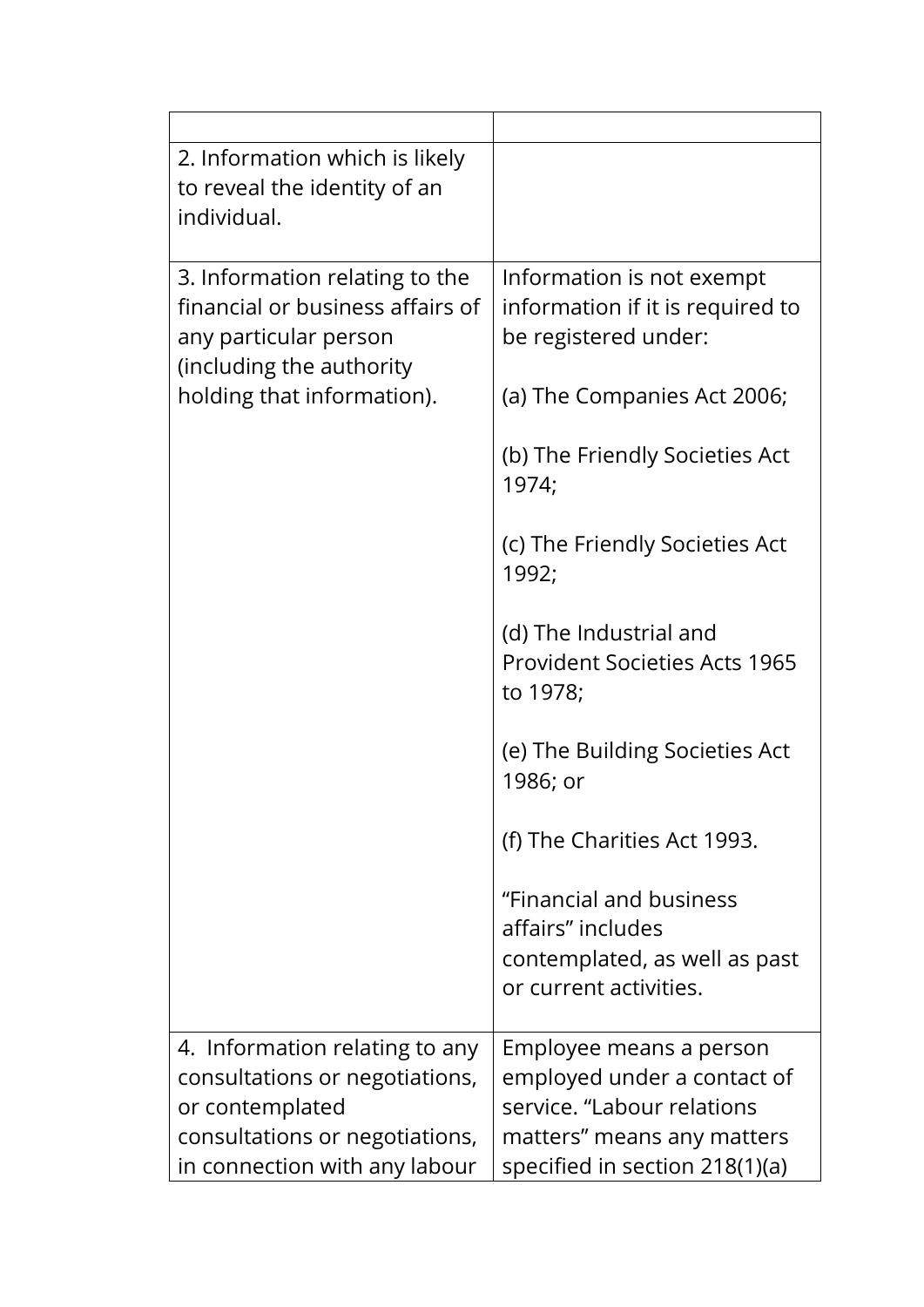| relations matter arising<br>between the authority or a<br>Minister of the Crown and<br>employees of, or office<br>holders under, the authority                 | to (g) of the Trade Union and<br><b>Labour Relations</b><br>(Consolidation) Act 1992.<br>These matters also apply to<br>office holders as to<br>employees. |
|----------------------------------------------------------------------------------------------------------------------------------------------------------------|------------------------------------------------------------------------------------------------------------------------------------------------------------|
| 5. Information in respect of<br>which a claim to legal<br>professional privilege could<br>be maintained in legal<br>proceedings.                               |                                                                                                                                                            |
| 6. Information which reveals<br>that the authority proposes:                                                                                                   |                                                                                                                                                            |
| (a) To give under any<br>enactment a notice under or<br>by virtue of which<br>requirements are imposed on<br>a person; or                                      |                                                                                                                                                            |
| (b) To make an order or<br>direction under any<br>enactment.                                                                                                   |                                                                                                                                                            |
| 7. Information relating to any<br>action or any action proposed<br>to be taken in connection with<br>the prevention, investigation<br>or prosecution of crime. |                                                                                                                                                            |

Notes: (a) Information falling within any of categories 1-7 is not exempt by virtue of that category if it relates to proposed development for which the local planning authority can grant itself planning permission under Regulation 3 of the Town and Country Planning General Regulations 1992.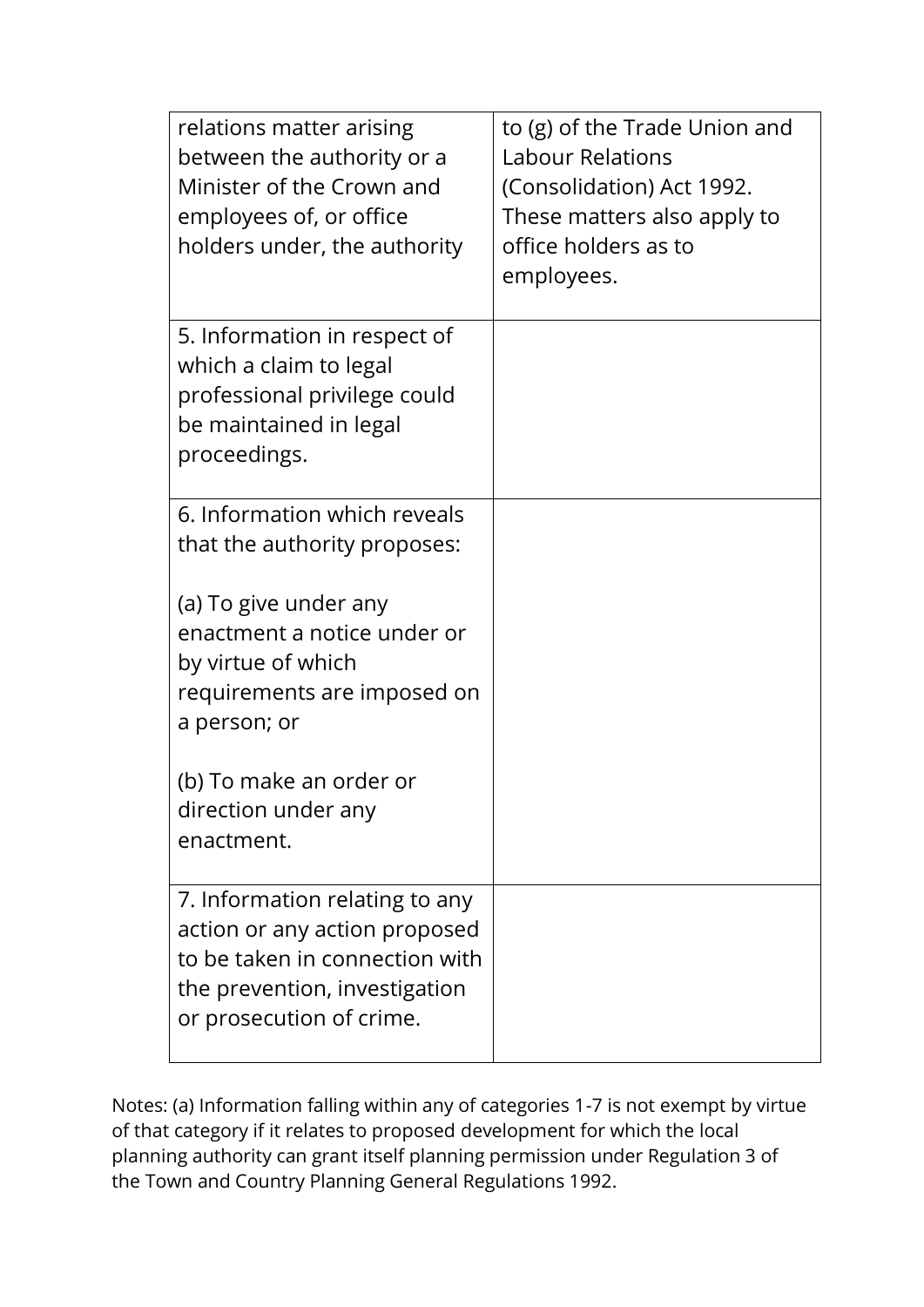(b) Information which:- (a) falls within any of categories 1 to 7 above; and (c) is not prevented from being exempt by virtue of the condition is exempt information if and so long, as in all the circumstances of the case, the public interest in maintaining the exemption outweighs the public interest in disclosing the information.

(d) Where the meeting will determine any person's civil rights or obligations, Article 6 of the Human Rights Act 1998 establishes a presumption that the meeting will be held in public unless a private hearing is necessary for one of the reasons specified in that Article.

# **12.10 Exclusion of access by the public to reports**

12.10.1 If the Monitoring Officer thinks fit, the council may exclude access by the public to reports Such reports will be marked "Not for publication" together with the category of information likely to be disclosed.

# **12.11 Application of paragraphs to the Executive**

12.11.1 Paragraphs 12.12 – 12.23 of this part of the Constitution apply to the Executive, its Committees and Executive Members.

## **12.12 Procedures prior to private meetings**

- 12.12.1 At least 28 Clear Days before a private meeting of the Executive:
	- (a) notice of intention to hold the meeting must be made available at the council's offices; and
	- (b) that notice must be published on the council's website.

The council's Forward Plan will be used to publish notices under this rule.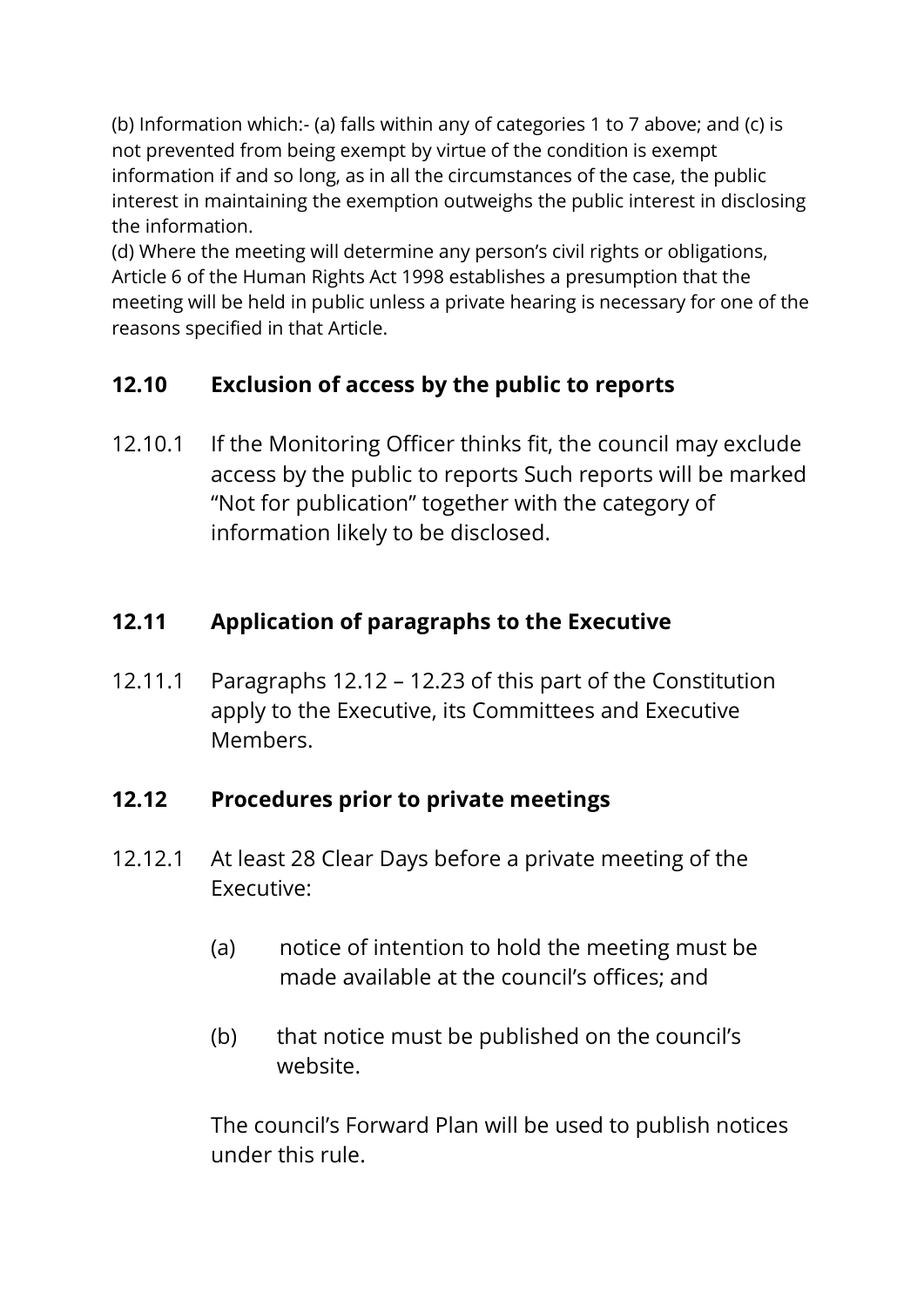- 12.12.2 The notice under paragraph 12.12.1 must include:
	- (a) a statement of the reasons for the meeting being held in private.
	- (b) details of any representations received by the Executive about why the meeting should be open to the public; and
	- (c) a statement of its responses to any such representations.
- 12.12.3 Where the date by which a meeting must be held makes compliance with paragraph 12.12.1 impracticable, the Chief Executive must obtain agreement from:
	- (a) the Chairman of the Overview and Scrutiny Committee; or
	- (b) if the Chairman of the Overview and Scrutiny Committee is unable to act, the Chairman of the Council; or
	- (c) where there is no Chairman of either the Overview and Scrutiny Committee or of the Council, the Vice-Chairman of the Council, that the meeting is urgent and cannot reasonably be deferred.
- 12.12.4 As soon as reasonably practicable after the Chief Executive has obtained agreement under paragraph 12.12.3 to hold a private meeting, they must:
	- (a) make available at the council's offices a notice setting out the reasons why the meeting is urgent and cannot reasonably be deferred; and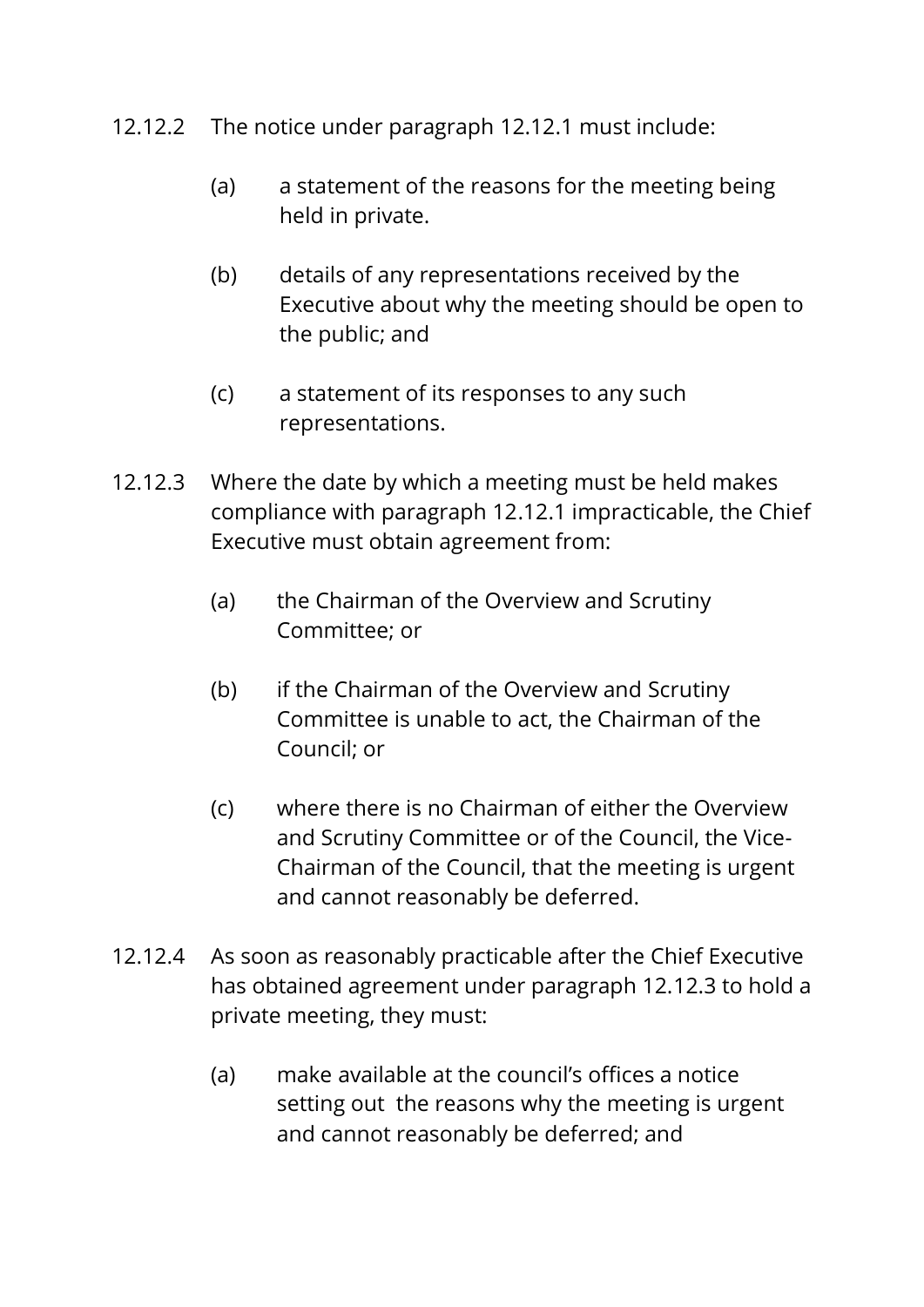(b) publish that notice on the council's website

#### **12.13 Attendance at private meetings of the Executive**

- 12.13.1 All Members of the Executive will be served notice of, and are entitled to attend, all private meetings of the Executive. The Chief Executive, Deputy Chief Executive, the Chief Financial Officer and the Monitoring Officer (or their deputies) can attend.
- 12.13.2 The provisions of paragraph 12.3.2 in this part of the Constitution will not apply.

#### **12.14 Rights of non-executive Members**

- 12.14.1 All Members may request to attend a private meeting of the Executive and attendance will be at the Leader's discretion.
- 12.14.2 Any request for documentation will be provided as soon as reasonably practicable, but no later than 10 Clear Days after the request is made, subject to paragraph 12.14.3.
- 12.14.3 If the Leader of the Council determines that material will not be provided, they must provide the Member with a written statement, setting out its reasons for that decision.

## **12.15 Procedures prior to public meetings**

- 12.15.1 The council will give notice of the time and place of a public meeting by displaying it at the council's offices and publishing it on the council's website:
	- (a) at least five Clear Days before the meeting; or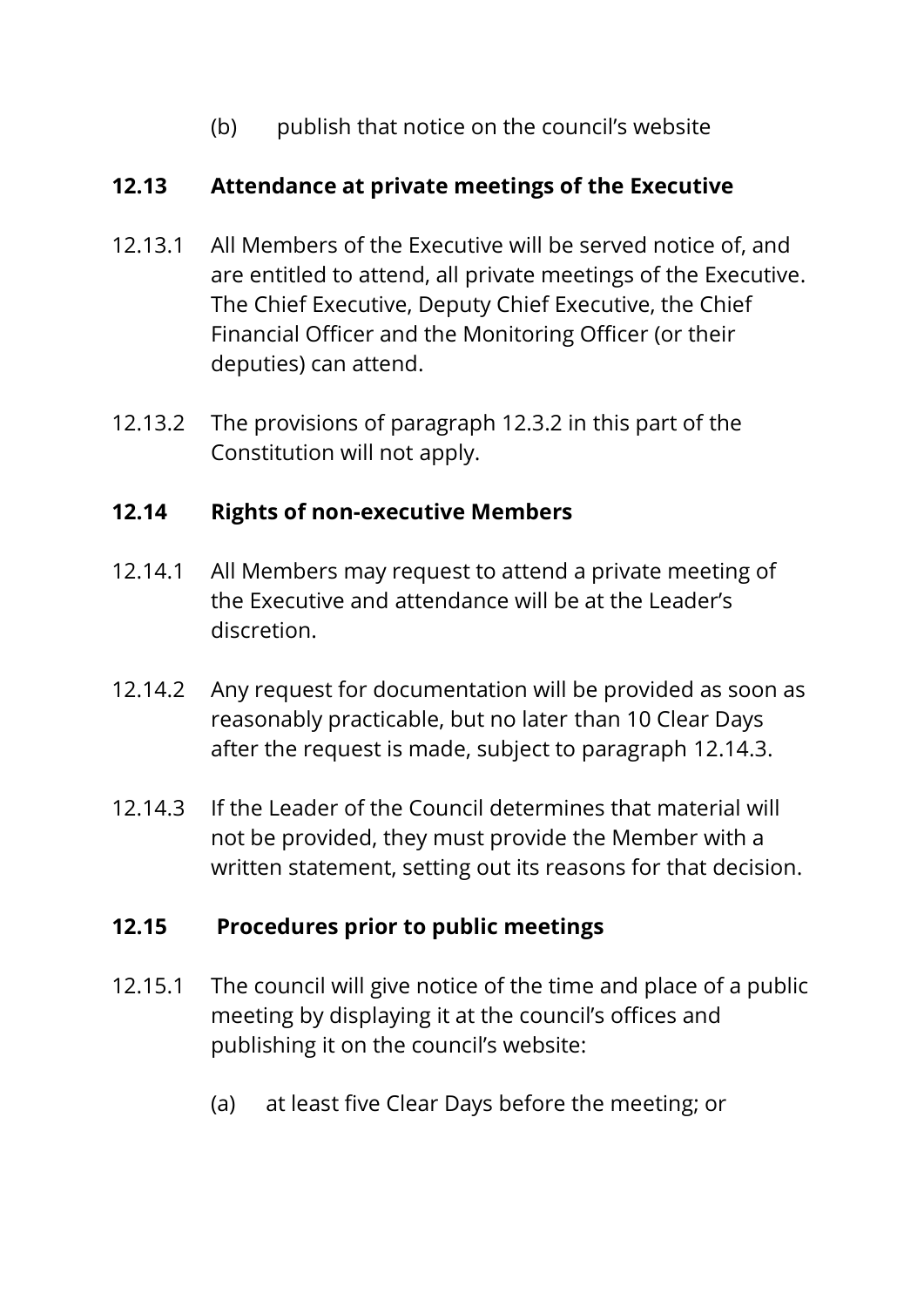- (b) where the meeting is convened at short notice, at the time that the meeting is convened.
- 12.15.2 An item of business may only be considered at a public meeting:
	- (a) where a copy of the agenda or part of the agenda including the item has been available for inspection by the public for at least five Clear Days before the meeting; or
	- (b) where the meeting is convened at shorter notice, a copy of the agenda including the item has been available for inspection by the public from the time that the meeting was convened;
	- (c) where an item which would be available for inspection by the public is added to the agenda, copies of the supplementary agenda and any report relating to the item for consideration at the meeting, must be available for inspection by the public when the item is added to the agenda.

#### **12.16 Access to agenda and reports for public meetings**

- 12.16.1 A copy of the agenda and every report for a meeting will be made available for inspection by the public at the council's offices and on the council's website.
- 12.16.2 If the Monitoring Officer thinks fit, there may be excluded from the copy of any report the whole, or any part which relates only to matters during which, in the opinion of the Monitoring Officer the meeting is likely to be a private meeting.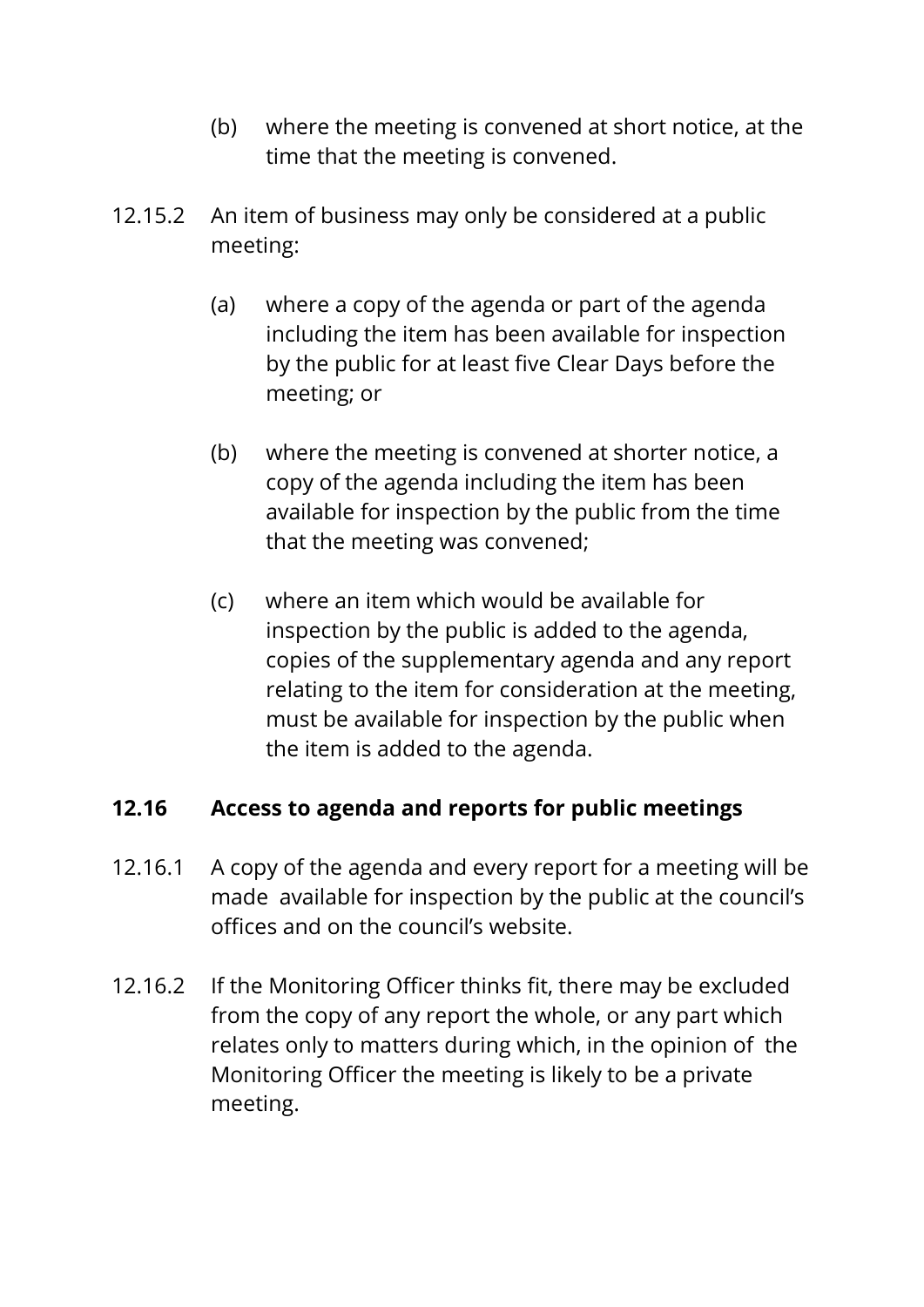- 12.16.3 A copy of the agenda item or report will not be available for inspection by the public until a copy is available to Members of the Council. Where the whole or of the part of a report for a public meeting is not available for inspection by the public:-
	- (a) every copy of the whole report or of the part of the report, as the case may be, must be marked "not for publication" and
	- (b) there must be stated on every copy of the whole or part of the report:
		- (i) that it contains Confidential Information; or
		- (ii) the description of exempt information by virtue of which the Executive is likely to exclude the public during the item to which the report relates.
- 12.16.4 Except during any part of a meeting during which the public are excluded, the council will make available for the use of members of the public present at the meeting a copy of the agenda and of the reports for the meeting on its website.
- 12.16.5 Unless they contain confidential or exempt information, following a request made by a member of the public or on behalf of the media and on payment being made of postage, copying or other necessary charge for transmission, the council will supply to that person or newspaper:
	- (a) a copy of the agenda for a public meeting and a copy of each of the reports for consideration at the meeting;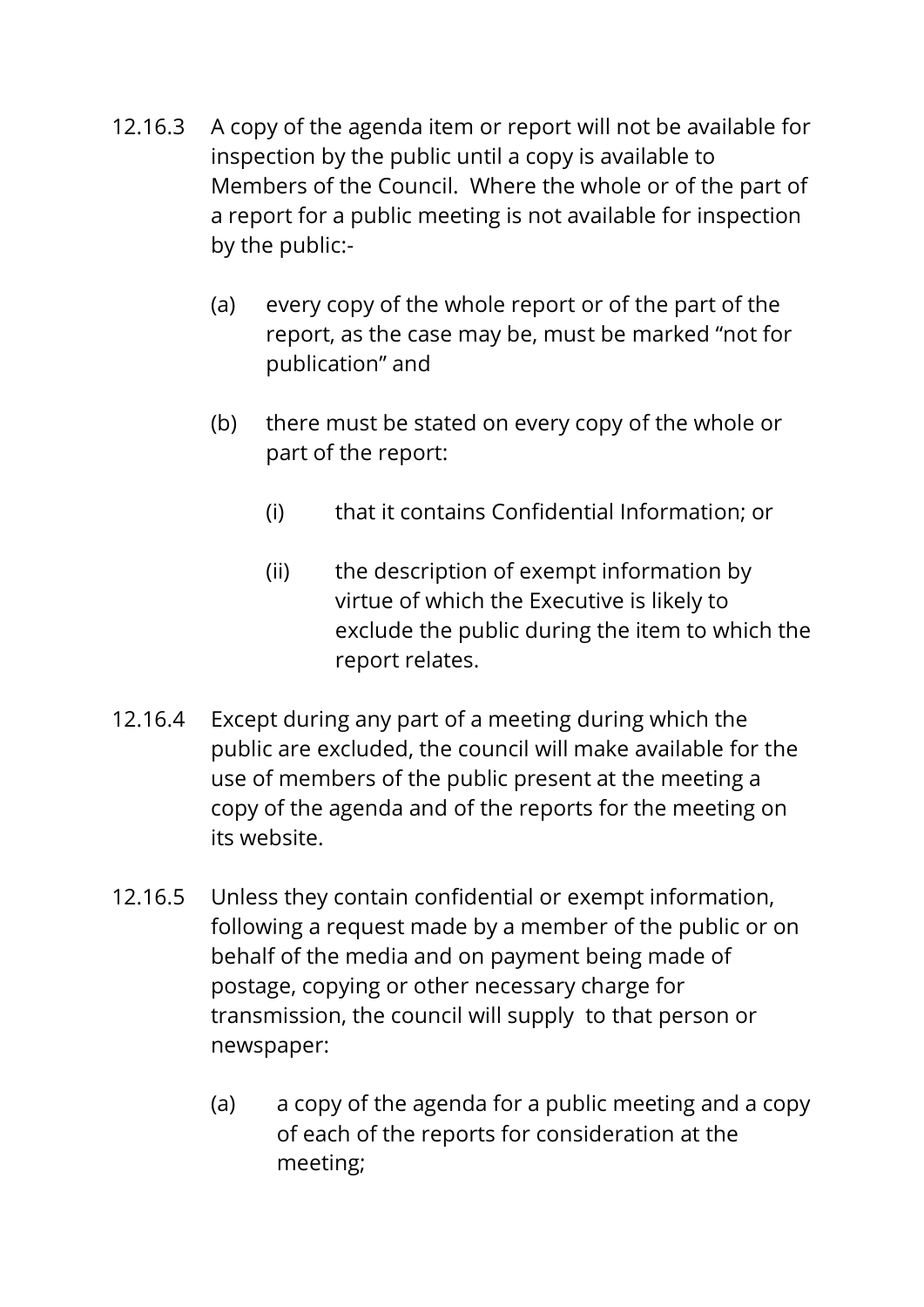- (b) such further statements or particulars, as are necessary to indicate the nature of the items contained in the agenda; and
- (c) if the Monitoring Officer thinks fit in the case of any item, a copy of any other document supplied to Members of the Executive in connection with the item.

## **12.17 Publicity in connection with Key Decisions: the Forward Plan**

- 12.17.1 Where a decision maker intends to make a Key Decision, the council will publish a document, known as the Forward Plan which states:
	- (a) that a Key Decision is to be made on behalf of the council;
	- (b) the matter in respect of which the decision is to be made;
	- (c) where the decision maker is an individual Executive Member or Officer, that individual's name and title/portfolio as appropriate, or if the decision maker is the Executive, a list of Executive Members;
	- (d) the date on which, or the period within which, the decision is to be made;
	- (e) a list of the documents submitted to the decision maker for consideration in relation to the matter in respect of which the Key Decision is to be made;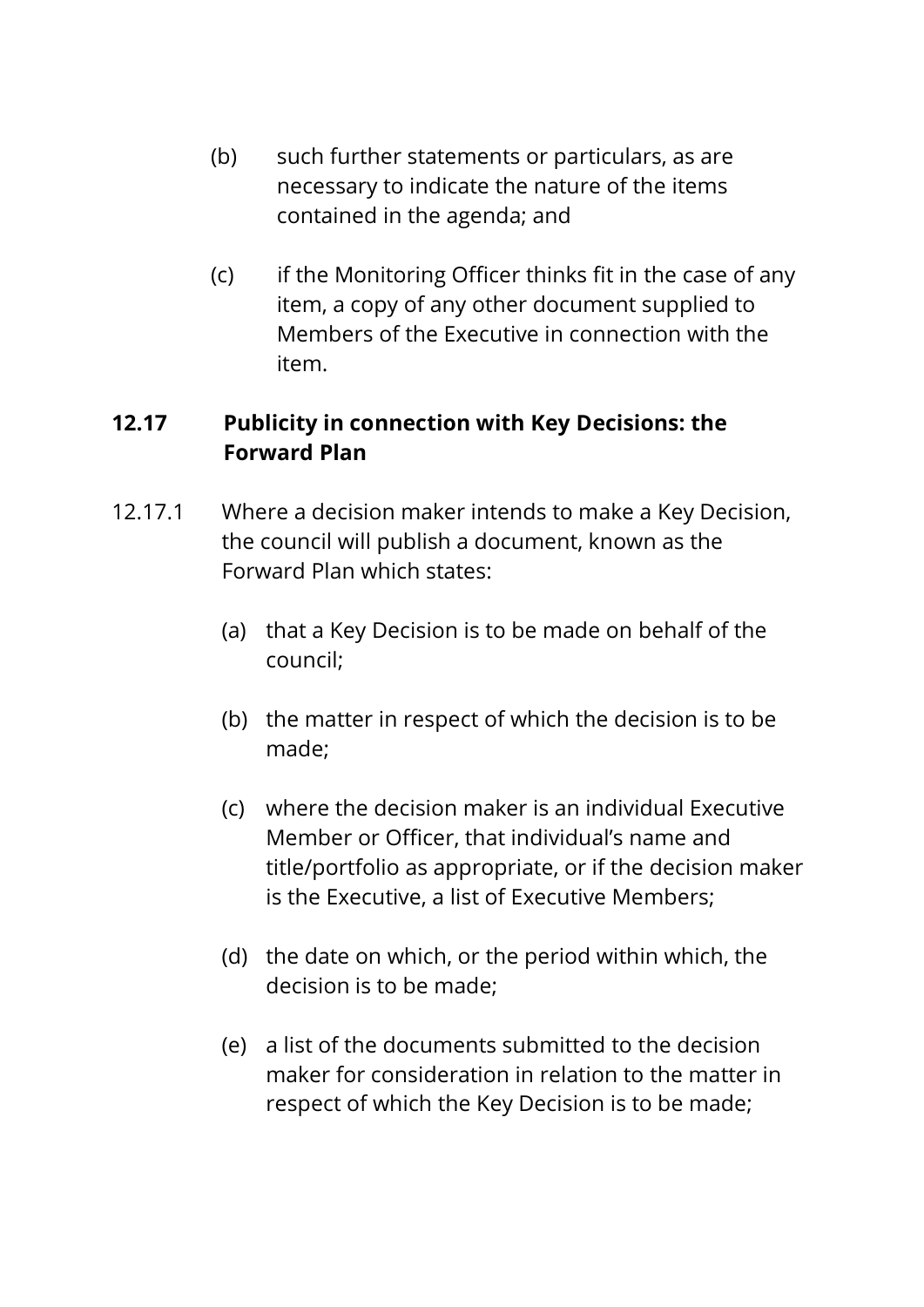- (f) the address from, subject to any prohibition or restriction on their disclosure, copies of, or extracts from, any documents listed are available;
- (g) that other documents relevant to those matters may be submitted to the decision maker; and
- (h) the procedure for requesting details of those documents (if any) as they become available.
- 12.17.2 At least 28 Clear Days before a Key Decision is made, the document must be made available for inspection by the public at the council's offices and on the council's website.
- 12.17.3 Where, in relation to any matter:-
	- (a) the public may be excluded from the meeting at which the matter is to be discussed; or
	- (b) documents relating to the decision need not, be disclosed to the public,

the document will contain particulars of the matter but many not contain any confidential or exempt information.

#### **12.18 General exception and special urgency**

- 12.18.1 If it is not possible to meet the requirements to give notice of a Key Decision laid out in paragraph 12.17.2 above, the making of the Key Decision can proceed so long as:
	- (a) the Monitoring Officer has sought and received in writing the agreement of the Chairman of the Overview and Scrutiny Committee or, in their absence, the Vice Chairman of the Overview and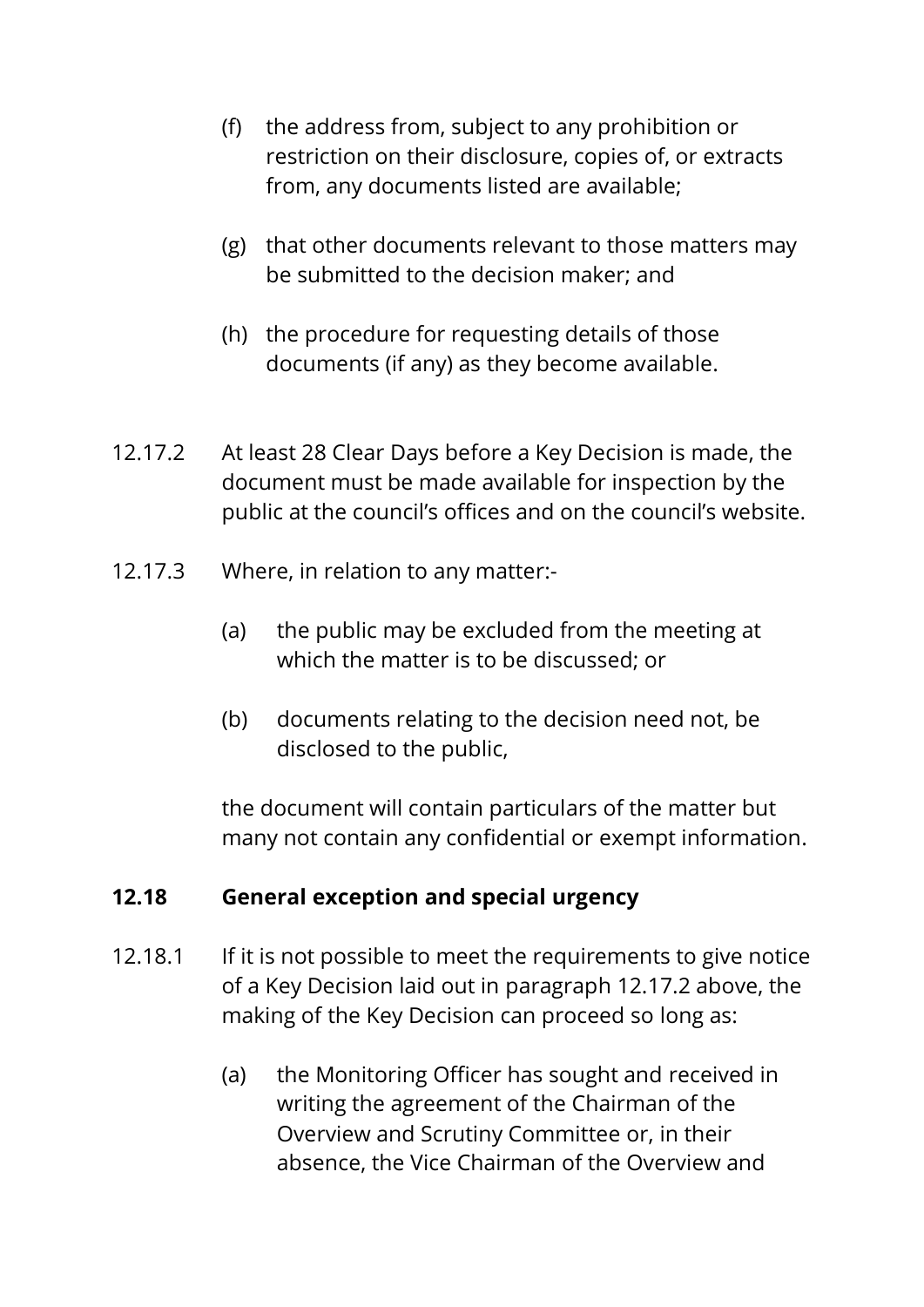Scrutiny Committee, to the general exception to the notice requirements; and

- (b) the Monitoring Officer has made available at the council's offices for inspection by the public and has published on the council's website, a copy of the notice of the decision, including the reasons why compliance with the publicity requirement is impracticable; and
- (c) five working days have elapsed following the day on which the Monitoring Officer made available the notice.
- 12.18.2 Where there is special urgency, the requirement in paragraph 12.18.1(c) above to give five working days' notice of the Key Decision may be withdrawn so long as requirements (a) and (b) in paragraph 12.18.1 above are met. In such cases, the notice of the Key Decision must include the reasons for the special urgency.

## **12.19 Recording of Executive decisions made at meetings**

- 12.19.1 As soon as reasonably practicable after any meeting of the Executive or its Committees at which an executive decision was made, the Monitoring Officer, must ensure that a written statement is produced for every executive decision made which includes the information specified in paragraph
- 12.19.2 The statement referred to in paragraph 12.19.1 must include:-
	- (a) a record of the decision including the date it was made;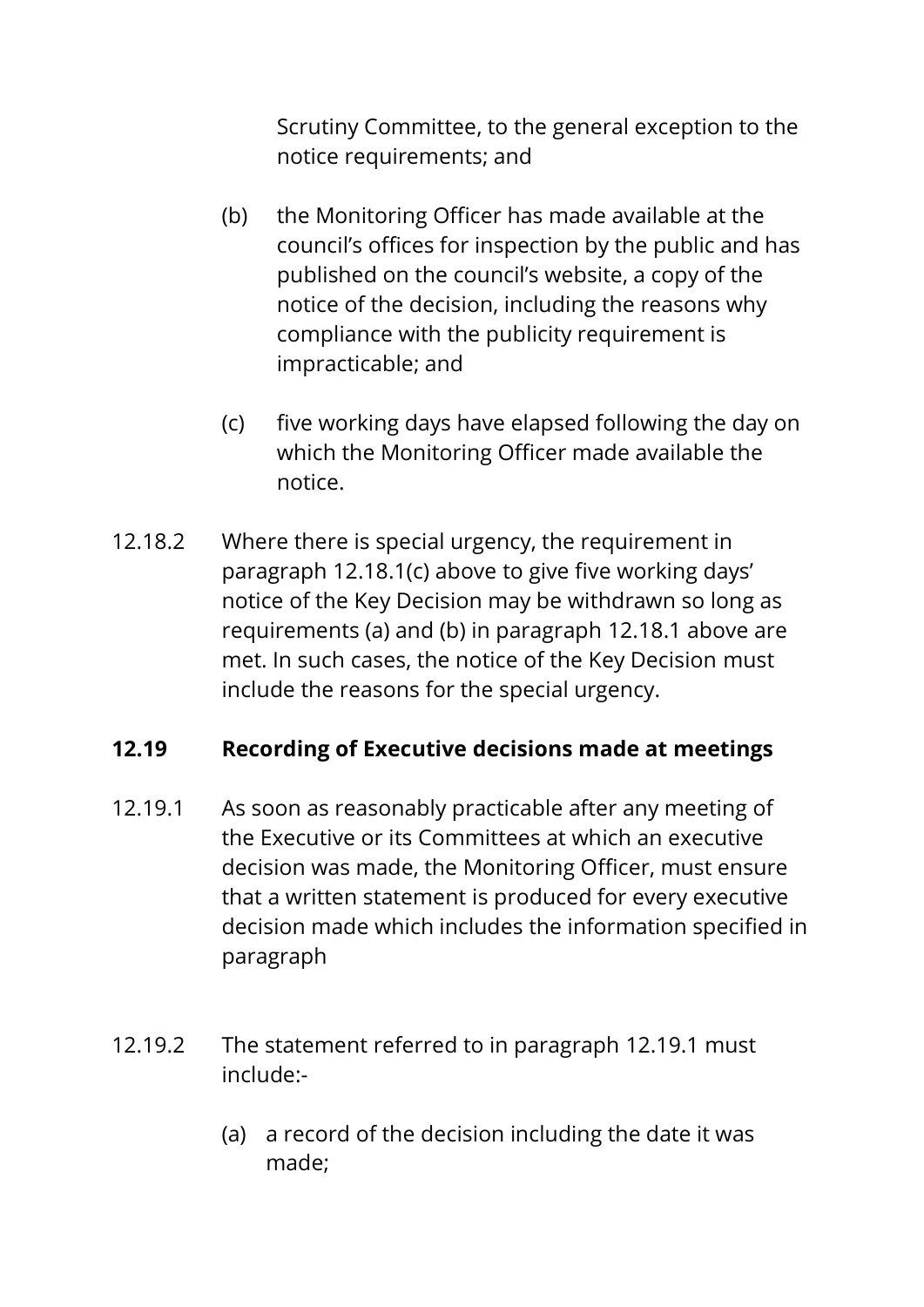- (b) a record of the reasons for the decision;
- (c) details of any alternative options considered and rejected by the Executive at the meeting which the decision was made;
- (d) a record of any conflict of interest relating to the matter decided which is declared by any Member of which the decision was made;
- (e) in respect of any declared conflict of interest, a note of dispensation granted by the Head of Paid Service.

# **12.20 Recording of executive decisions made by Executive Members and Key Decisions made by Officers acting under delegated authority**

- 12.20.1 As soon as reasonably practicable after an Executive Member has made an executive decision or an Officer has made a Key Decision, the Monitoring Officer will produce a written statement of that executive decision which should include the information specified in paragraph 12.20.2.
- 12.20.2 The statement referred to in paragraph12.20.1 must include:
	- (a) that a Key Decision has been made and details of the matter excluding any confidential or exempt information;
	- (b) the date it was made;
	- (c) the reasons for the decision;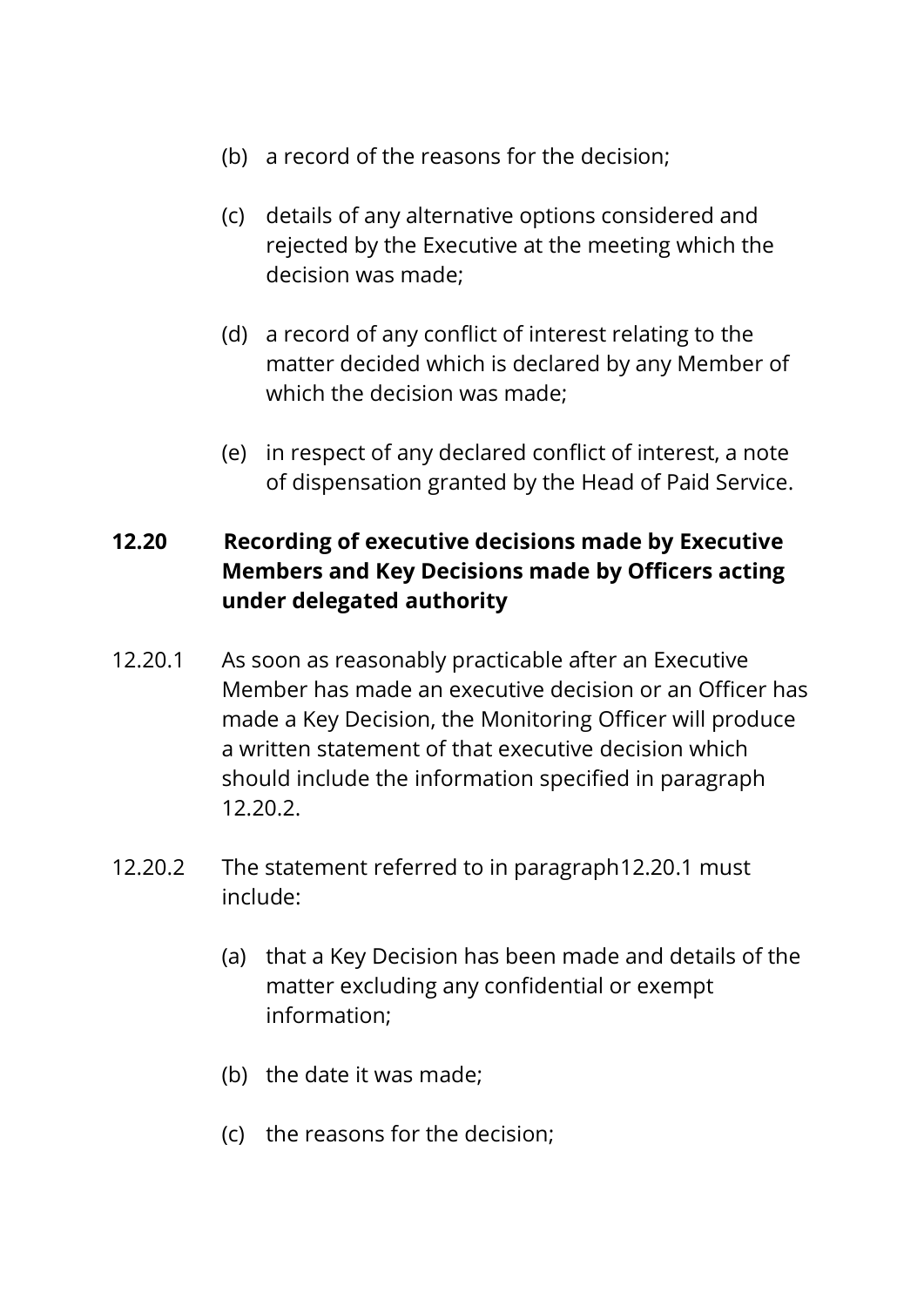- (d) details of any alternative options considered and rejected by the decision maker when making the decision;
- (e) a record of any conflict of interest declared by any Executive Member who was consulted in relation to the decision; and
- (f) in respect of any declared conflict of interest, a note of dispensation granted by the Head of Paid Service.

## **21.0 Recording of other decisions by Officers**

- 12.21.1 Officer decisions of a significant nature, though not executive decisions made under delegated authority nor meeting the criteria for a Key Decision, should be recorded in writing as soon as reasonably practicable after the decision has been made. Such decisions are likely to be significant within the meaning of this rule where they:
	- (a) grant a permission or licence; or
	- (b) affect an individual's rights; or
	- (c) award a contract; or
	- (d) incur expenditure at a level which does not render it a Key Decision but would reasonably be expected to materially affects the council's finances; or
	- (e) may be reasonably expected to have an impact on the council's reputation.
- 12.21.2 The written record must contain the following information: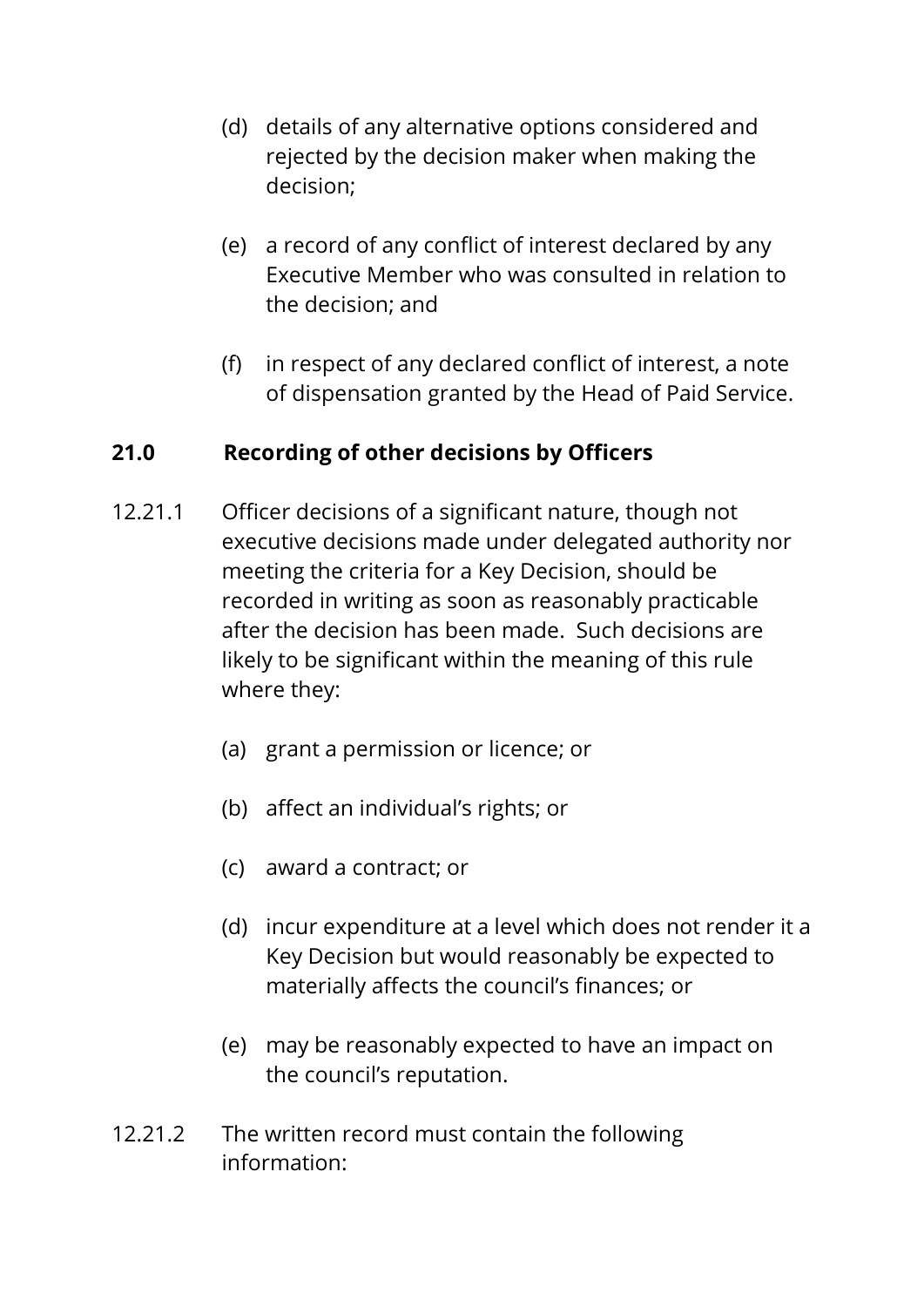- (a) the date the decision was made;
- (b) a record of the decision taken along with the reasons for the decision;
- (c) details of alternative options, if any, considered and rejected; and
- (d) where relevant, any conflicts of interest declared.

#### **12.22 Inspection of documents following executive decisions**

- 12.22.1 Unless they contain confidential or exempt information, after a meeting of the Executive or its Committees at which an executive decision has been made, or after an Executive Member or an Officer has made an executive decision the Monitoring Officer must ensure that a copy of:
	- (a) any record of the decision; and
	- (b) any report considered at the meeting or, considered by the Executive Member or Officer and relevant to a decision record or, where only part of the report is relevant to such a decision, that part,

must be available for inspection by members of the public as soon as is reasonably practicable, at the council's offices, and on the council's website.

#### **12.23 Additional rights of access to documents for Members of local authorities**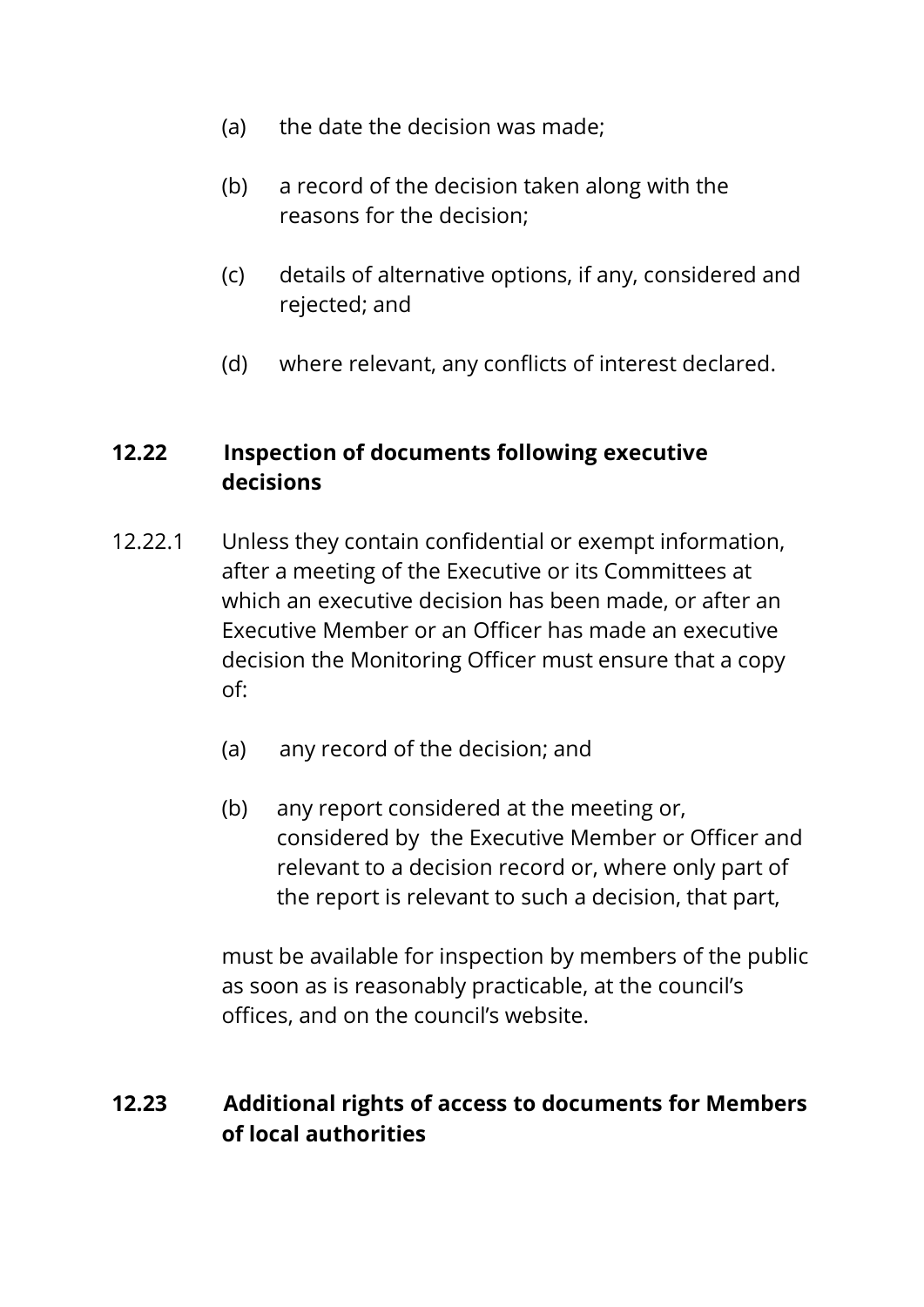- 12.23.1 Subject to paragraphs 12.23.5, any document which
	- (a) is in possession or under the control of the Executive; and
	- (b) contains material relating to any business to be transacted at a public meeting,

will be available for inspection by any Member of the Council.

- 12.23.2 Any document which is required by paragraph 12.23.3 to be available for inspection by any Member of the Council must be available for such inspection for at least five Clear Days before the meeting except that:
	- (a) where the meeting is convened at shorter notice, such as a document must be available for inspection when the meeting is convened; and
	- (b) where an item is added to the agenda at shorter notice, a document that would be required to be available under paragraph 12.23.1 in relation to that item, must be available for inspection when the item is added to the agenda.
- 12.23.3 Subject to paragraphs 12.23.5 to 12.23.6, any document which:
	- (a) is in the possession or under the control of the Executive; and
	- (b) contains material relating to:
		- (i) any business transacted at a private meeting;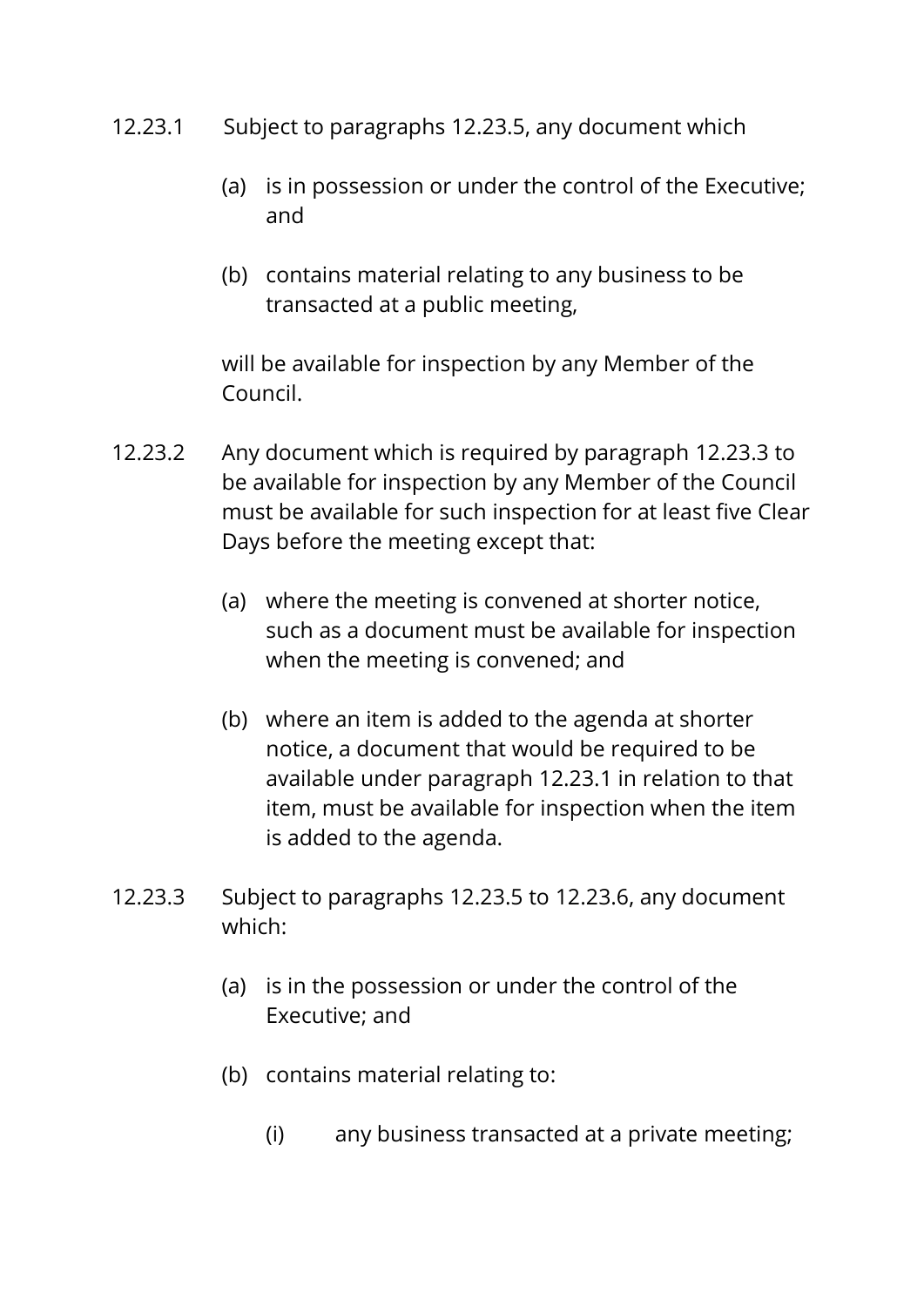- (ii) any decision made by an Executive Member;
- (iii) any decision made by an Officer in accordance with Executive arrangements,

must be available for inspection by any Member of the Council when the meeting concludes or where an Executive decision is made by an Executive Member or an Officer immediately after the decision has been made.

- 12.23.4 Any documents which are required by paragraph 12.23.3 to be available for inspection by any Member must be available for such inspection, in any event, within 24 hours of the conclusion of the meeting or the decision being made, as the case may be.
- 12.23.5 Paragraphs 12.23.1 and 12.23.3 do not require a document to be available for inspection if it appears to the Monitoring Officer that it discloses exempt information.
- 12.23.6 Notwithstanding paragraph 12.23.5, paragraphs 12.23.1 and 12.23.3 do require the document to be available for inspection if the information:
	- (a) relates to the financial or business affairs of any particular person (including the authority holding that information) (except to the extent that the information relates to any terms proposed or to be proposed by or to the council in the course of negotiations for a contract); or
	- (b) reveals that the authority proposes:
		- (i) to give under any enactment a notice under or by virtue of which requirements are imposed